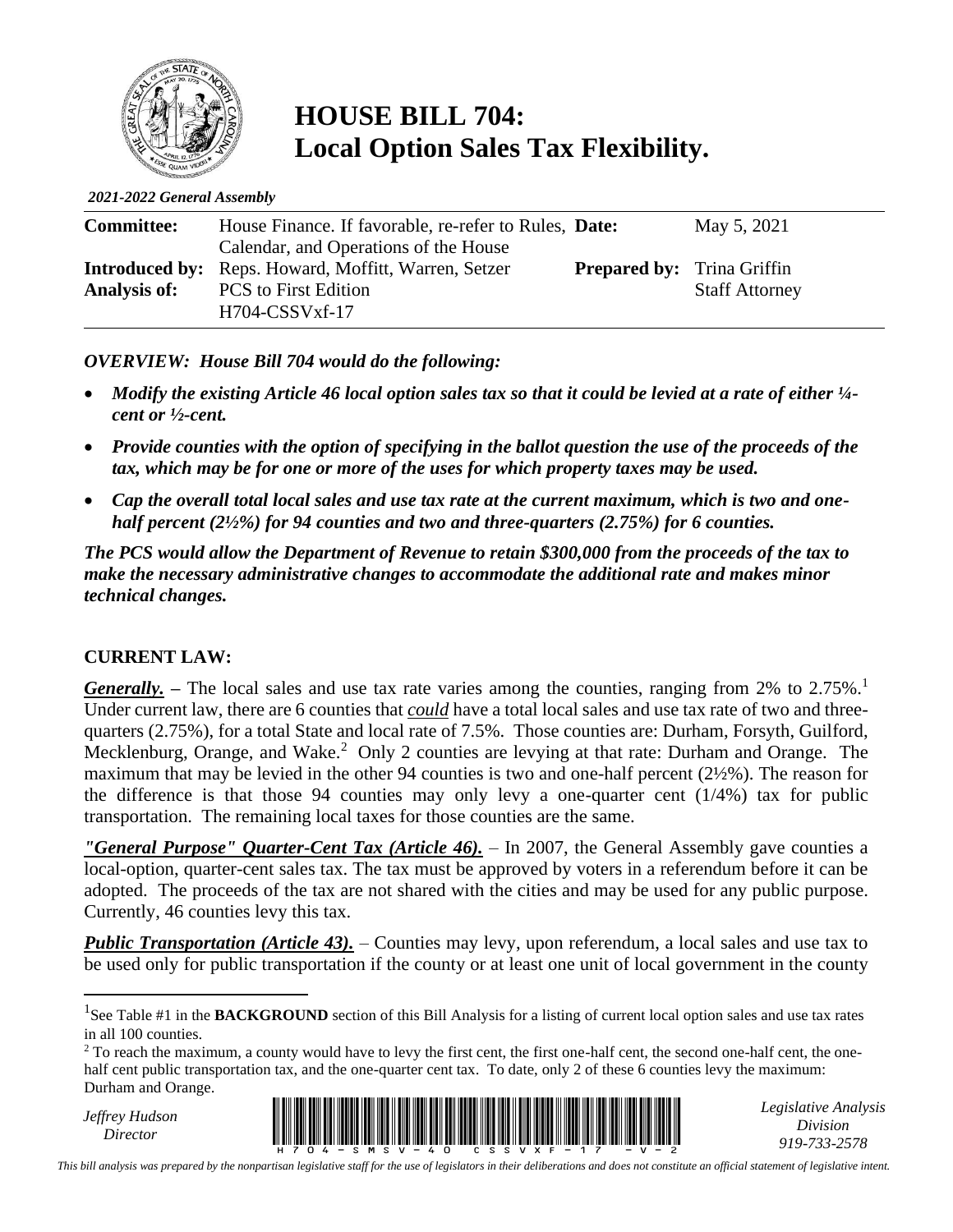### **House PCS 704**

*Page 2*

operates a public transportation system. "Public transportation system" is broadly defined as any combination of real and personal property established for purposes of public transportation, but specifically excludes streets, roads, and highways (except to the extent they are dedicated to public transportation vehicles). The rate of tax that may be levied for this purpose is  $\frac{1}{2}$  for the following six counties: Durham, Forsyth, Guilford, Mecklenburg, Orange, and Wake.<sup>3</sup> The rate of tax that may be levied in all other counties is ¼%.

Currently, the only counties levying a tax under this Article are Mecklenburg,<sup>4</sup> Durham,<sup>5</sup> Orange,<sup>6</sup> and Wake<sup>7</sup> Counties. None of the 94 counties levy the  $1/4\phi$  tax under this Article.

#### **BILL ANALYSIS:**

**Section 1** modifies Article 46 as follows:

- It would increase from 14% to 1/2% the maximum rate of tax that may be levied under this Article.
- It would also provide that the maximum rate that a county may levy under any combination of local option sales taxes is 2 1/2 % for most counties and 2 3/4% for the 6 counties that currently have that maximum.
- It would allow counties the option of specifying in the ballot question the use of the proceeds, which may be one or more of the permitted uses for property tax. Those uses are set out in G.S. 153A-149 and appear at the end of this summary.

**Section 2** makes a conforming change to Article 43 to provide that the maximum rate that a county may levy under any combination of local option sales taxes is 2 1/2 % for most counties and 2 3/4% for the 6 counties that currently have that maximum.

**Section 3** makes a conforming change to ensure that the combined general rate is not affected as the result of changes to Article 46.

**Section 4** allows the Department of Revenue to retain \$300,000 from the proceeds of the tax to make necessary administrative changes, such as new forms and programming changes, to accommodate the additional rate.

**EFFECTIVE DATE:** The act would become effective when it becomes law. However, the earliest that a county could levy a tax under Article 46, as amended, would be October 1, 2022. This date generally reflects the timeline that is currently in place for a new tax rate authorized in a special election.

<sup>&</sup>lt;sup>3</sup> Of these six counties, Durham and Orange are the only ones that also levy the quarter-cent tax under Article 46.

<sup>&</sup>lt;sup>4</sup> Mecklenburg County passed a one-half cent sales tax for transit, with 58% of the voters in favor, in November 1998. The county began levying the tax April 1, 1999.

<sup>5</sup> Durham County passed a one-half cent sales tax for transit, with 60% of the voters in favor, in November 2011. The county began levying the tax April 1, 2013.

<sup>&</sup>lt;sup>6</sup> Orange County passed a one-half cent sales tax for transit, with 59% of the voters in favor, in November 2012. The county began levying the tax April 1, 2013.

<sup>&</sup>lt;sup>7</sup> Wake County passed a one-half cent sales tax for transit, with 53% of the voters in favor in November 2016. The county began levying the tax April 1, 2017.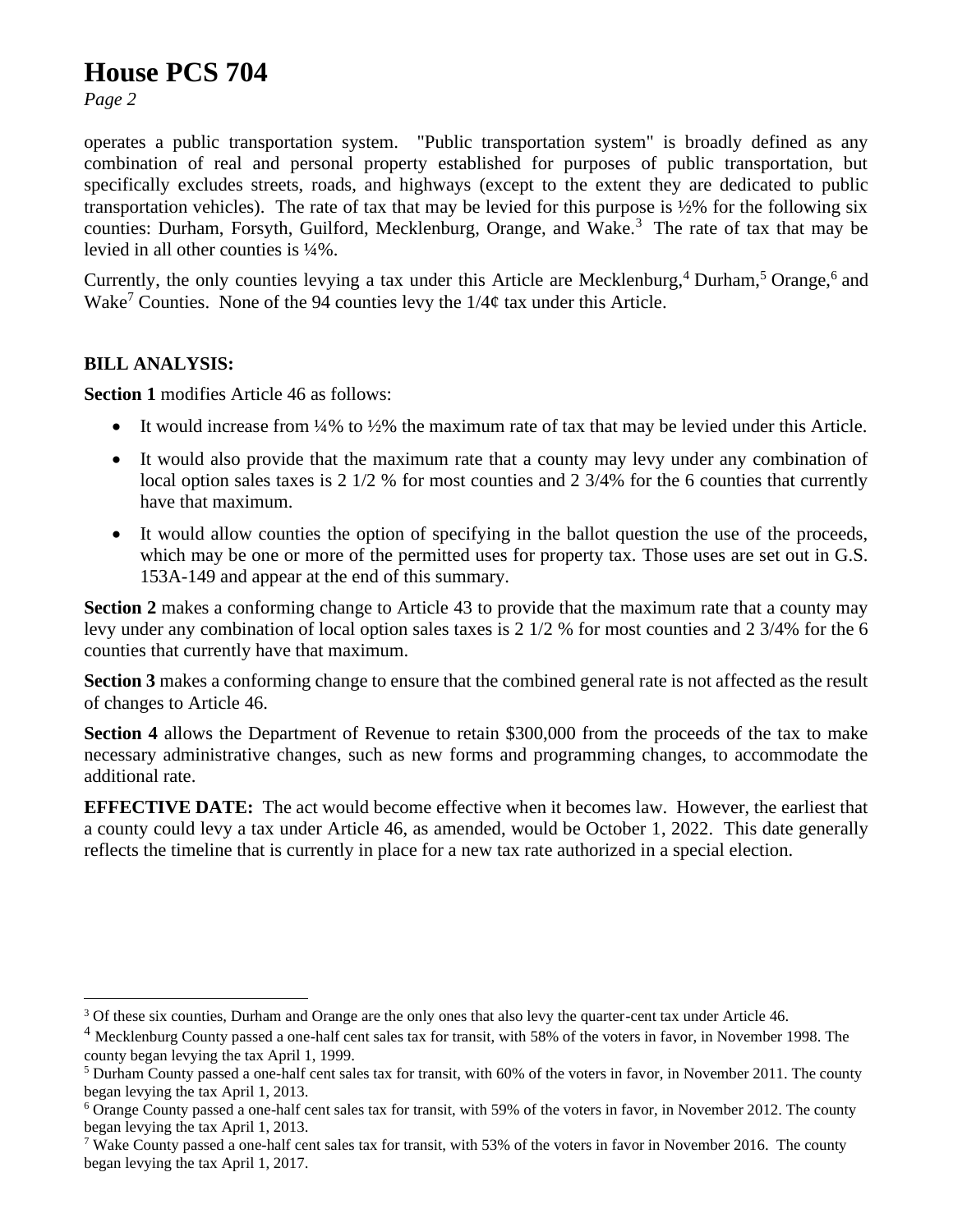### **House PCS 704**

*Page 3*

#### **BACKGROUND:**

**Authorized Uses for Property Tax. –** The authorized uses for property tax under G.S. 153A-149 are: Courts; Debt Service; Deficits; Elections; Jails; Joint Undertakings; Schools; Social Services; Agricultural Extension; Air Pollution; Airports; Ambulance Service; Animal Protection and Control; Arts Programs and Museums; Auditoriums, Coliseums, and Convention and Civic Centers; Beach Erosion and Natural Disasters; Cemeteries; Civil Preparedness; Debts and Judgments; Defense of Employees and Officers; Economic Development; Energy Financing; Fire Protection; Forest Protection; Health; Historic Preservation; Hospitals; Housing Rehabilitation; Housing; Human Relations; Industrial Development; Joint Undertakings; Law Enforcement; Libraries; Mapping; Medical Examiner; Mental Health; Open Space; Parking; Parks and Recreation; Planning; Ports and Harbors; Public Transportation; Railway Corridor Preservation; Register of Deeds; Roads; Sewage; Social Services; Solid Waste; Stormwater; Surveyor; Veterans' Service Officer; Water; Watershed Improvement; Water Resources; and Armories.

**Table #1: Local Sales and Use Tax Rates. –** The following table identifies the local sales and use tax rate levied in each county.

|              | <b>Tax Rate</b> |                      |                                                         |           | County   |                                                                         |               |            |
|--------------|-----------------|----------------------|---------------------------------------------------------|-----------|----------|-------------------------------------------------------------------------|---------------|------------|
| 6.75% Total: |                 | Alamance             | Camden                                                  | Dare      | Hyde     | <b>Nash</b>                                                             | Richmond      | Warren     |
| 4.75%        | <b>State</b>    | Alleghany            | Carteret                                                | Davie     | Iredell  | Northampton                                                             | Scotland      | Washington |
| 1.00%        | Art. 39         | Avery                | Caswell                                                 | Franklin  | Johnston | Pamlico                                                                 | <b>Stokes</b> | Watauga    |
| 0.50%        | Art. 40         | <b>Beaufort</b>      | Chowan                                                  | Gates     | Lenoir   | Pender                                                                  | Transylvania  | Wayne      |
| 0.50%        | Art. 42         | Bladen               | Cleveland                                               | Granville | Macon    | Perguimans                                                              | Tyrrell       | Wilson     |
|              |                 | <b>Brunswick</b>     | Columbus                                                | Guilford  | McDowell | Person                                                                  | Union         | Yadkin     |
|              |                 | <b>Burke</b>         | Craven                                                  | Henderson | Mitchell | Polk                                                                    | Vance         | Yancey     |
|              |                 | Caldwell             | Currituck                                               | Hoke      |          |                                                                         |               |            |
| 7.00% Total: |                 | Alexander            | Chatham                                                 | Forsyth   | Haywood  | Madison                                                                 | Pasquotank    | Rutherford |
| 4.75%        | <b>State</b>    | Anson                | Cherokee                                                | Gaston    | Hertford | Martin                                                                  | Pitt          | Sampson    |
| 1.00%        | Art. 39         | Ashe                 | Clay                                                    | Graham    | Jackson  | Montgomery                                                              | Randolph      | Stanly     |
| 0.50%        | Art. 40         | <b>Bertie</b>        | Cumberland Greene                                       |           | Jones    | Moore                                                                   | Robeson       | Surry      |
| 0.50%        | Art. 42         | <b>Buncombe</b>      | Davidson                                                | Halifax   | Lee      | New Hanover                                                             | Rockingham    | Swain      |
| 0.25%        | Art. 46         | Cabarrus             | Duplin                                                  | Harnett   | Lincoln  | Onslow                                                                  | Rowan         | Wilkes     |
|              |                 | Catawba<br>Edgecombe |                                                         |           |          |                                                                         |               |            |
| 7.25% Total: |                 | Mecklenburg          | Wake                                                    |           |          |                                                                         |               |            |
| 4.75%        | <b>State</b>    |                      |                                                         |           |          |                                                                         |               |            |
| 2.50%        | ----->          |                      | 1% Art. 39 + 0.5% Art. 40 + 0.5% Art. 42 + 0.5% Art. 43 |           |          |                                                                         |               |            |
| 7.50%        | Total:          | Durham               | Orange                                                  |           |          |                                                                         |               |            |
| 4.75%        | State           |                      |                                                         |           |          |                                                                         |               |            |
| 2.75%        | $--->$          |                      |                                                         |           |          | 1% Art. 39 + 0.5% Art. 40 + 0.5% Art. 42 + 0.5% Art. 43 + 0.25% Art. 46 |               |            |

Sales and Use Tax Rates Across North Carolina Counties

Source: North Carolina Department of Revenue